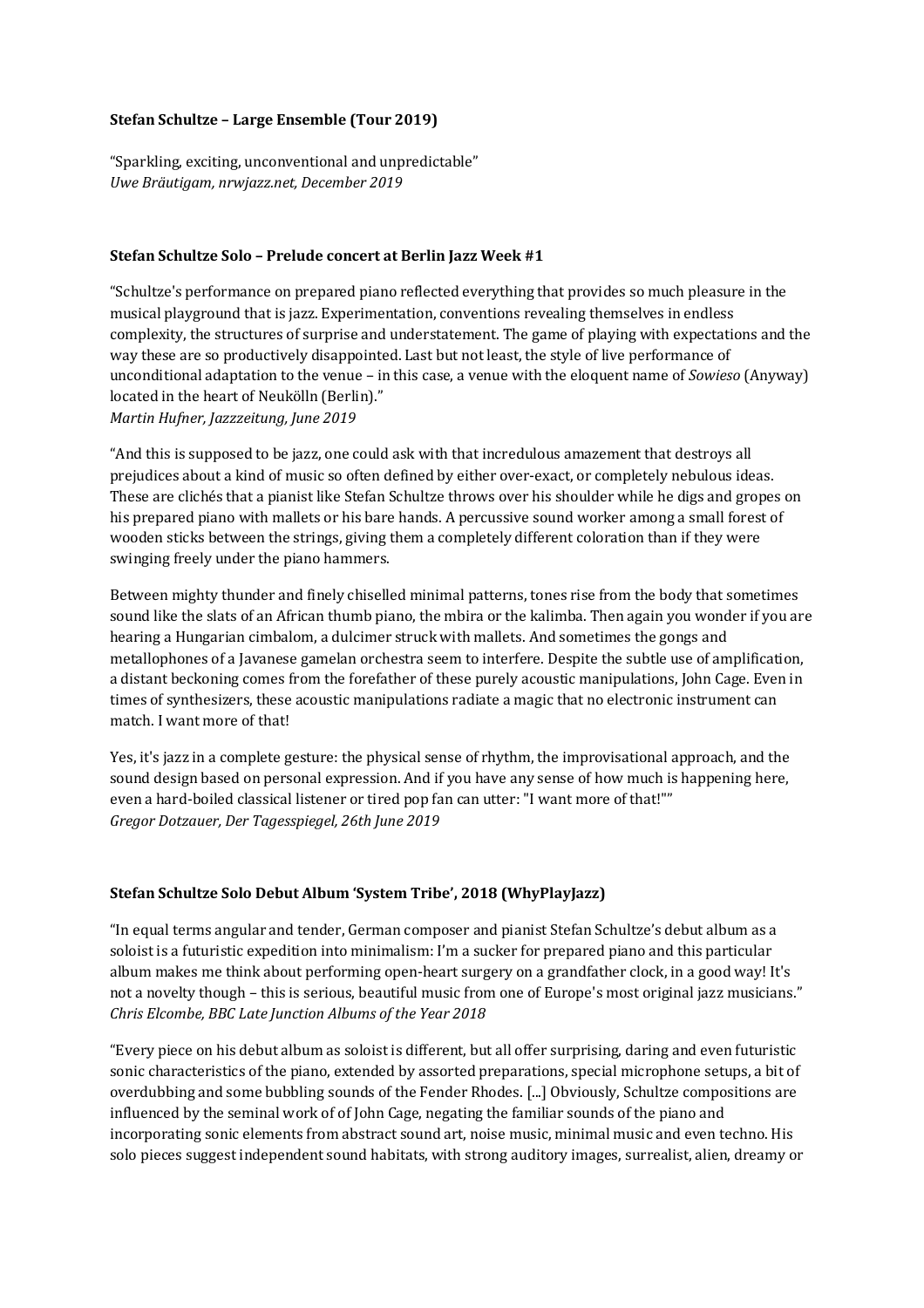simply industrious and distorted images." *Eyal Hareuveni, salt peanuts\*, 2018*

"The pianist and composer Stefan Schultze is best known for his work with large ensembles in which complex arrangements have a decisive influence on the sound. When he plays solo [...] composition and improvisation interpenetrate each other and the interior of the prepared grand piano resembles a toy box with countless small parts."

*Ulf Drechsel, kulturradio on rbb, December 2018*

"[...] However, Schultze treats the minimal motifs that form the basis of this music and are bound by modular thinking, more freely and radically than comparable pianists, such as Nik Bärtsch or Nils Frahm. [...] In making music, Schultze strives for a state of mind that is also characteristic of Zen art: simultaneous serenity and concentration with natural ease and absolute presence." Tom Fuchs, PIANONews, January 2019 (CD of the month(s) Jan. - Feb.)

"A fabulous roller coaster of sensual noises ('Tong-Gu') and great emotions that ends sensationally with a delicate track 'Fade'." Sven Thielmann, Fono-Forum, 09/2018 (5 out 5 star music / 5 out of 5 star sound)

"Smart layering, delicate timing, powerful density -That's what some protagonists of 'neoclassical music' should be trained for!" *Karsten Zimalla, Westzeit, September 2018 (5 out of 5 stars)*

"With his very first album as a soloist, Stefan Schultze has almost started a revolution." *Andreas Schiffmann, music reviews, September 2018*

"Yes, the piano can do all of that when someone has the courage to break boundaries." *Christian Bakonyi, CONCERTO 5/2018 (4 out of 4 stars)*

"The term 'minimal music' would be too crude to describe Stefan Schultze's lonely journey into the infinite cosmos of sounds. [...] booming electro sounds flicker in his head, which he translates into an acoustic vocabulary in an astonishingly light way, uninhibited by the kind of intellectual unwieldiness that is unfortunately common in projects of this kind. The counter-model to all things techno." *Reinhard Köchl, Jazz thing, September/October 2018*

"His composer's personality is also fully apparent in the solo programme with a concise formal will and a sense of structure. [...] As if he wanted to bow to the genius loci of the Weimar Bauhaus, Schultze is averse to any ornamental playfulness, his musical thought is potently concise." *Achim Doppler, CONCERTO, August/September 2018 (4 out of 4 stars)*

"Schultze is successfully convincing with nuances and wide variations without reaching into the bag of tricks of electronic alienation." *Ferdinand Dupuis-Panther, jazzhalo.de, 2018*

"Stefan Schultze, pianist, arranger and composer, uses his skills in a wide variety of ways on his solo album. The compositions played are his own, and Schultze plays all the instruments himself, creating walls of sound with piano, prepared piano and sometimes with multi-track recordings that move away from conventional piano playing, only to return to the corresponding sounds." *Michael Brinkschulte, Der Hörspiegel, 2018* 

"This is how people are, this is art, and this is a strong statement! You can feel that the music is born from the pleasure of playing, very infectious and unpretentious! This creates space and a great empathy with the listener! Electronic sounds in your head, acoustically implemented, wonderfully contemporary, and an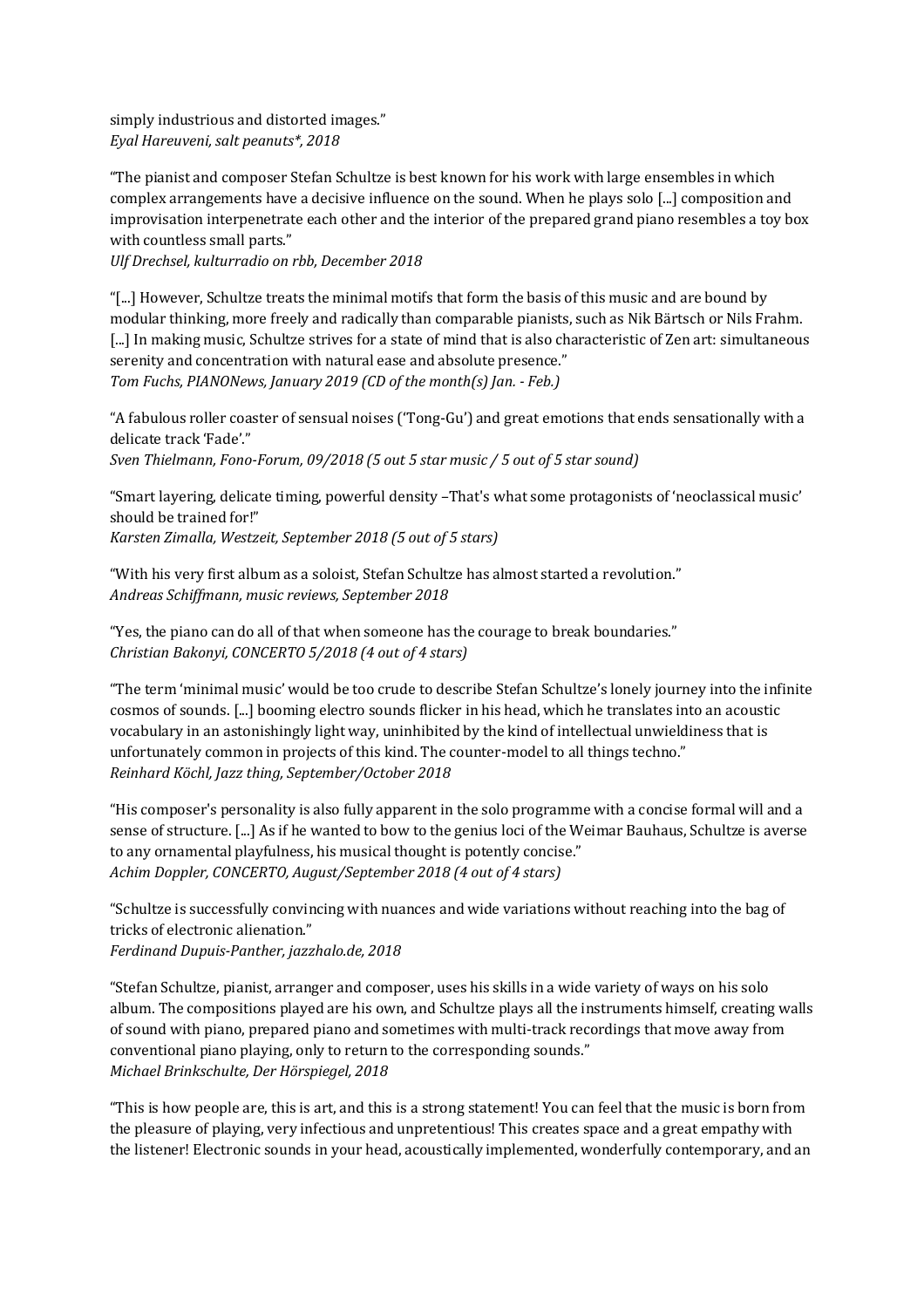enriching change from the flood of techno-like albums." *Claudio Puntin, 2018*

# **Stefan Schultze - Large Ensemble 'Ted The Bellhop', 2017 (WhyPlayJazz)**

"In the episodic film 'Four Rooms' unexpected things happen behind the doors of four hotel rooms. Stefan Schultze has now made the bellhop Ted, the connecting figure in the film, the role model for his new album. Because in his music, too, doors are always opening up to new surprises between jazz, new music, blues and noise. Schultze's sound hotel also offers space for a feature of the sheng player Wu Wei or for a Carla Bley composition ('Fleur Camiyore'). For more than ten years, Schultze has been collecting important music awards, and this album shows us why. The enormous complexity of his scores and the virtuosity in dealing with the big band body of sound makes 'Ted The Bellhop' a small sensation. Some hot talent from the jazz scene have helped, including Schultze's long-time comrades-in-arms Martin Schulte (guitar) and Peter Ehwald (sax), as well as former members of the WDR Big Band." *Hans-Jürgen Schaal, Jazz thing 9-10/2017*

"This is big band played in the beer hall. This is whip smart jazz rolled out as boozy fun. Stefan Schultze's 18-piece ensemble is about as unconventional as a big band gets, and yet their personable enthusiasm and magnetic charm and a willingness to dive into a blues at will create an environment that makes this music completely embraceable. Included among the ensemble's personnel is saxophonist Charlotte Greve, who has been mentioned frequently on this site and anywhere else I've laid my pen." *www.birdistheworm.com, September 2017* 

"This is the second orchestral  $/$  Big Band album by the German pianist  $/$  composer Stefan Schultze released on the WhyPlayJazz label and his third recording with the Large Ensemble. The music is performed by an eighteen piece orchestra and Schultze composed five of the six extended pieces the album presents. The remaining piece was composed by Carla Bley. Schultze himself does not play on this album. The Chinese sheng player Wu Wei guests on one track.

The music is a brilliant amalgam of Jazz sub-genres and orchestral sound, which characterizes the European approach to Big Band music, which although powerfully swinging, is able to extend the idiom in many different directions, often simultaneously, encapsulating decades of the Big Band tradition and European instrumental music.

The compositions, although melody based, are very modern and always fascinating. Schultze wrote intricate and masterly woven arrangements, which present the full scale of possibilities of the Big Band and the many balances existing between the orchestra's sections, the soloists and the overall sound.

The performances by all the musicians involved in this project are absolutely stunning, especially so in view of the complexity of the music and the challenges it presents both to the ensemble players and the soloists.

Overall this is a brilliant album from start to finish, especially so in view of the fact that Big Bands are almost extinct on the contemporary Jazz scene, a sad reflection of the cultural climate today. Both the music and the performances are inspired and highly aesthetic, which makes this album an absolute delight for all Big Band enthusiasts and in fact all Jazz connoisseurs. A must!" *Adam Baruch, adambaruch.com, June 2017*

## **Schultze Ehwald Rainey 'Behind Her Eyes', 2017 (jazzwerkstatt)**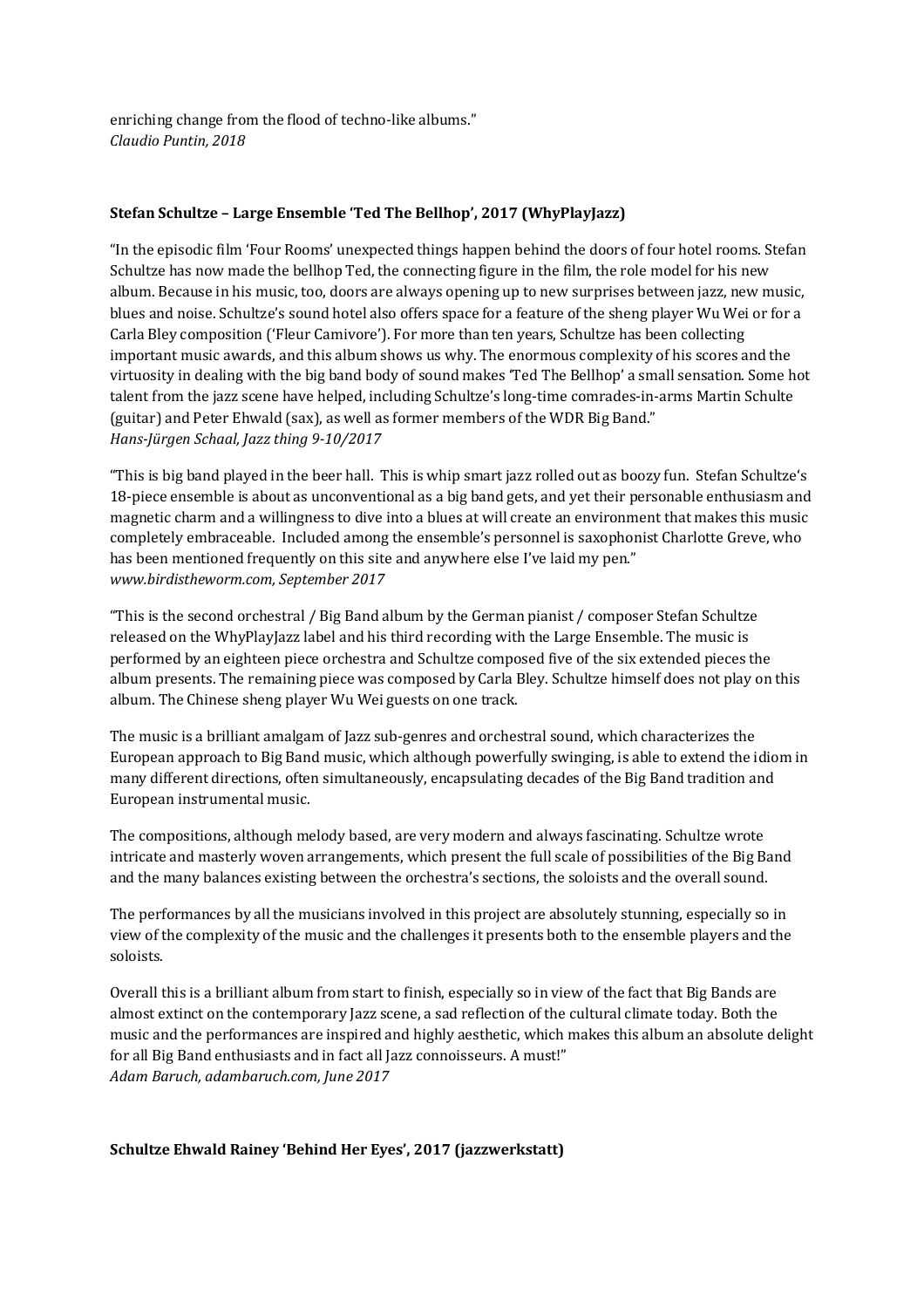"[...]an extremely sensitive and at the same time expressive album, a successful example of intimate chamber jazz with ascetic, concentrated power." *Heinrich Brinkmöller-Becker, nrwjazz.net, 11th December 2017* 

"A breath that becomes a sound, that becomes a melodic motif. A piano motif like an echo. A caesura that has at least as much to say as the emphatically-open dialogue afforded by saxophonist Peter Ehwald and his pianistic partner Stefan Schultze that reveals itself as a process of searching, especially at the beginning of the new album. Better to raise one question too many than to succumb to the temptation of a hasty answer at some point. What the two have now been tackling for years shows a deep harmony that can only exist with the affirmation of the differences between their two characters. From this approach, the pair took on New York drummer Tom Rainey into their midst. And in this constellation he proves to be a powerful contributor and source of inspiration – for it is precisely the intertwined, asymmetrical rhythmic patterns that immensely enriches the intuitive symbiosis of Ehwald/Schultze.

The pieces that emerge from this go in different, rarely predictable and often somewhat labyrinthine directions – but never without a decisive approach in the form of a compositional idea. Nothing is superficial in this common kaleidoscope of musical fantasy. They let it run when something is good, and sometimes boldly take it to the extreme. Without being contrived, because everyone remains confidently true to themselves when connect with the ideas of the other two. For example, when Stefan Schultze solos turn highly emotionally on the piano and Peter Ehwald delivers spherical, sometimes even hymnic answers on the saxophone. This and much more releases abrupt eruptions on this new recording, but also carries you away into enchantingly atmospheric dream sequences, some of which are intended as a homage to Morton Feldman.

This listening pleasure is complex, unpredictable, and often profound. But the experience behind it is exemplary!" *Stefan Pieper, Jazzzeitung, July 2017*

"Schultze und Ehwald both relish exploring the melodic contours of the pieces, which are often reflective, even dreamy, while Rainey's cymbal color play remains the epitome of sensitivity." *John Sharpe, The New York City Jazz Record, 2017*

"One of the most exciting lazz albums this year!" *HIFI Stars, 2017*

"The attraction of this extremely emotional music lies in the tension between these three individuals from the diversity of their musical paths leading to a common goal." *Rainer Bratfisch, Jazzpodium, 09/2017*

"The eleven tracks of this incredibly refined, rousing concept album are exciting – getting under your skin and tingling upon it, both exciting and meditative." *Sabine Kaufmann, musenblaetter.de, 2017*

"Something happens all the time, constant movement demands attention that is very fulfilling, because you can imagine yourself in the midst of these conversations, either listening dreamily or rocking along with your whole body." *Wolfgang Giese, musikansich.de, 2017*

"A strong album, where three protagonists play with at least as much devotion to each other as they give their own virtuosity while playing together."

*Daniel Kluger, musikreviews.de, 2017*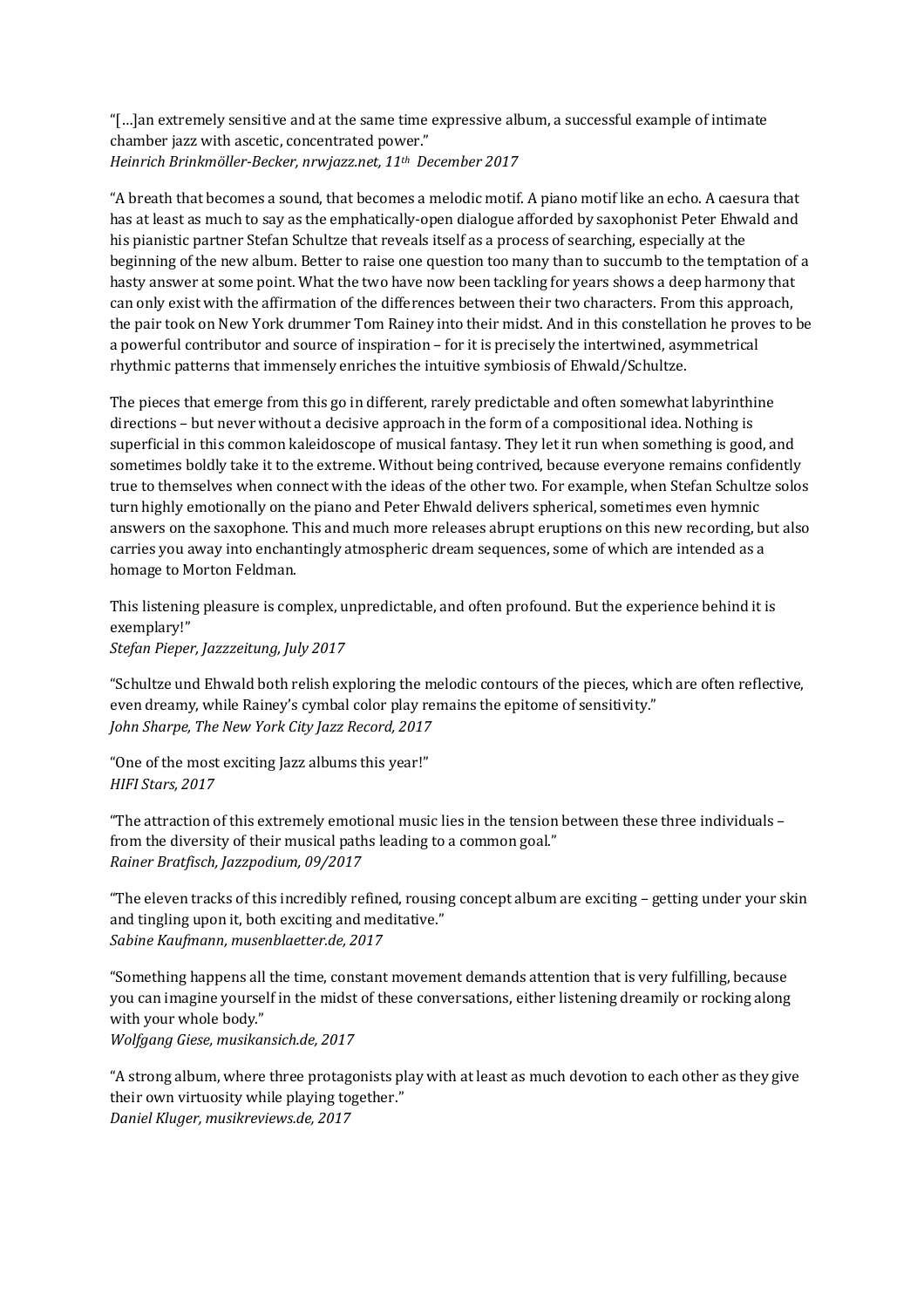"Free jazz without noise, because even in the most spontaneous moments there is that quiet restraint that Morty Feldman (to whom the trio tip their hats with the opener 'Edgewise') used to create pure beauty." *Karsten Zimalla westzeit.de, 2017*

"Great competence is generously displayed in the interweaving of goal-orientation with flexibility, cautiousness with consequential follow-through, and elaboration with ad hoc situations. For the ears." *Concerto, 2017*

# **Simon Rose Stefan Schultze Duo 'The Ten Thousand Things', 2015 (Red Toucan)**

"Joining forces to extract as many undiscovered textures from their instruments as humanly possible, British alto and baritone saxophonist Simon Rose and German-prepared piano specialist Stefan Schultze come across less like mad scientists and more like dedicated epistemologists. Like researchers confronted with unexpected by-products from their experiments, they assiduously dissect the results for further trials." 

*Ken Waxman, The Whole Note, Toronto, Vol 21 No 5, Jan. 2016*

"Baritone and alto saxophonist Simon Rose and pianist Stefan Schultze met in 2013 in Berlin, and even if the first came from the free improv scene and the second from a more standard jazz background, their collaboration on this album makes you wonder about these different perspectives because it all sounds so seamless and integrated.

On eleven improvisations these two musicians find a wonderful balance between ferocious destruction and sensitive construction, starting with their instruments, as the piano is prepared with all kinds of plastic sticks and bags, and Rose is a real fan of circular breathing, rhythmic tongue slapping, and other harder to define techniques, yet at the same time, and despite the obvious harshness, the music strikes a deep emotional chord, like a cry full of agony and pain, with vulnerability and even tenderness and intimacy. And that may explain the title, as "The Ten Thousand Things" is a buddhist expression of all the things that make up our world, and their musical reflection gives us this: a myriad of sounds and interactions that make us feel these 'ten thousand things', with all their qualities, and complexities and simplicities and gentleness, and so much more.

What I love about the album is that the two artists have a strong common vision and they go for it, all the way. There's nothing half-hearted here, or no compromising, no crowd-pleasing treats, but only authentic and creative expressivity, like life itself, hard and real like life itself.

It is one of those albums which take you over completely, and because of its emotional power, it has been a soothing album for me, and listening to it dozens and dozens of times, the raw sensitivity of the baritone, the bell-like sounds of the piano, the physical intimacy, the sometimes violent percussiveness, matched the emotional need of your humble servant, at moments when he felt he wanted to smash the things around him while at the same time needing some consolation and sympathetic sentiments. Apologies for the subjectivity, but there is no other way to approach this music : you love or you hate it. This guy loves it."

*Stef Gijssels, Free Jazz Collective, 01/2016*

## **Stefan Schultze – Large Ensemble feat. Wu Wei 'Erratic Wish Machine', 2015 (WhyPlayJazz)**

"A tour de force of contemporary big band jazz." *Gregor Dotzauer, Der Tagesspiegel, 9th August 2017*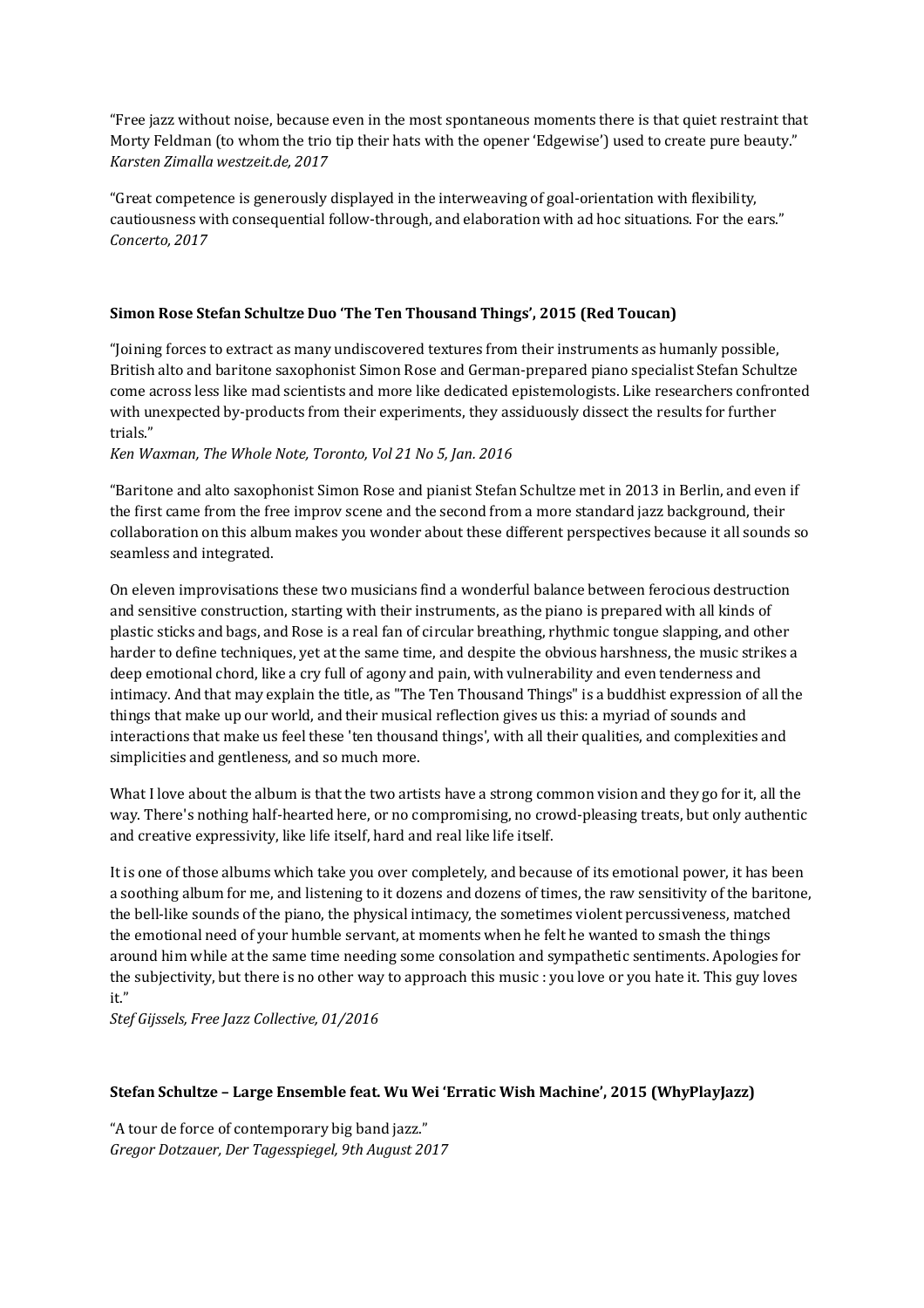"The label WhyPlayJazz, otherwise known for its experimental combo recordings, has landed a great break-through with its first jazz orchestra CD – also a real achievement for composer and WDR jazz-award winner 2010, Stefan Schultze. Produced by radio broadcaster Deutschlandfunk, this album moves away from the usual theme-solo-theme-big-band-program with a build-up of tightly composed mood pieces through non-strophic, sometimes minimalistic motif and riff developments that are encompassed by expansive soloist soundscapes."

*Frithjof Strauß, Jazz Podium, 07/08 2015*

"Overall this is a very unusual album, which is definitely worth of the attention of connoisseurs searching non-trivial musical explorations. Schultze, on the other hand, deserves praise and encouragement for pursuing his dreams, which eventually result in such superb recordings as this one." *Adam Baruch, adambaruch.com, 06/2015*

"For the production of Erratic Wish Machine, Stefan Schultze invited the virtuoso Chinese mouth organist Wu Wei (amongst others, heard with Pascal Contet and Ensemble Intercontemporain): very unusual and very successful. Unpredictable machine-wishes that yield a lot of surprises. Definitely worth a listen!" *Thierry Giard, Culturejazz.fr, 06/2015*

"The sheng is a kind of Chinese mouth organ, and the pianist and composer Stefan Schultze was so fascinated by the virtuoso Wu Wei and his instrument that he composed a big band album around it. 'It is a particularly loud instrument that is nevertheless capable of a lot of contrast, and I wanted to find a way to integrate it in my kind of big band music,' says Schultze. 'One has to create enough quiet moments to give this instrument the space it needs. The sheng should do more than glimmer through as a yet another minimal tone color.' This approach has worked superbly on Erratic Wish Machine (WhyPlayJazz) by Stefan Schultze and his Large Ensemble." *Rolf Thomas, Jazz thing #109, 05/2015*

"Schulze is an impressive composer in his ability to break out of all big band traditions. His music goes through phases that range from introverted melodies through to extreme heavy rock. [...] The CD is rich in variety, consistently fascinating and beautiful, and gives Wu Wei the opportunity to really utilize the unlimited possibilities of the Sheng instrument." *Tom Beetz, JazzFlits #239, 05/2015*

"His music is among the most original that the international big band scene has to offer. His compositions are full of surprising developments, full of original ideas, full of breaks in style and not the least, full of unusual sounds. Stefan Schultze continues to be a master of contrast and diversification." *Odilo Clausnitzer, Deutschlandfunk JazzFacts, 05/2015*

## **Stefan Schultze – Large Ensemble (Bonn Jazzfestival 2015)**

"Large Ensemble, a 17-piece big band of top musicians, impresses us with rhythmic finesse, melodious color and a good dose of humor." *Claudia Wallendorf, General-Anzeiger Bonn, 05/2015*

"Music that doesn't conform to any single category, consummately orchestrated with complex arrangements and a full big band sound with true audience appeal. [...] tremendously interesting for inquisitive lovers of music who can appreciate an immense spectrum ranging from apparently directionless wandering pianissimi to gigantic eruptions from the whole ensemble." *Bonner Rundschau, 05/2015*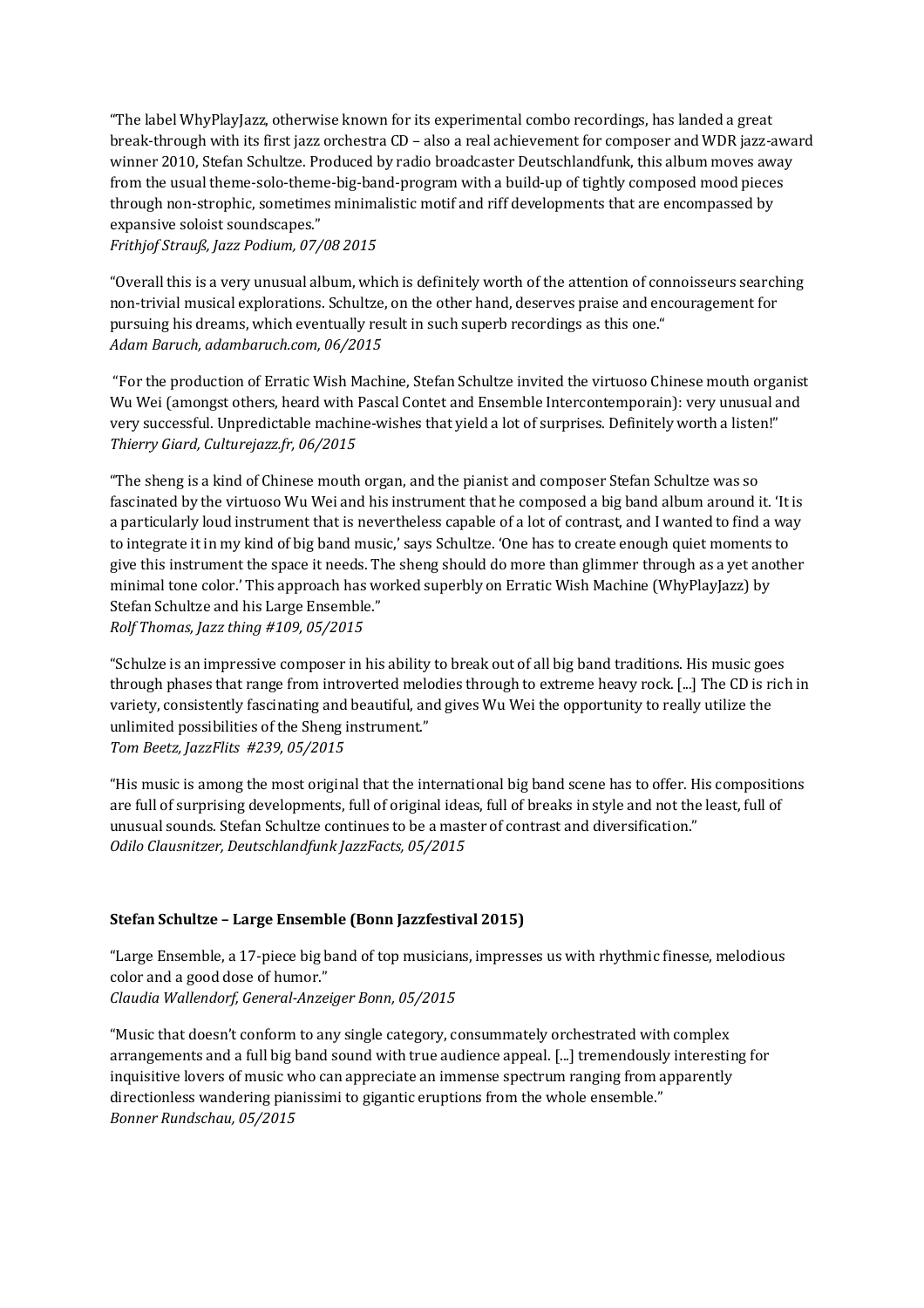"Music at its best! Christof Schlingensief and Frank Zappa would have loved it. Stefan Schultze is definitely a mischievous character who loves surprising turns, contrasting opposites and raw edges." *Cem Akalin, jazzandrock.com, 05/2015*

# Schultze Ehwald Duo 'Grasp', 2014 (WhyPlayJazz)

"The music is a wonderfully romantic / lyrical contemporary Jazz, very melodic but absolutely non-trivial. Wholeheartedly recommended!"

*Adam Baruch, adambaruch.com, 02/2015*

"A fresh instrumental approach to the jazz/modern interface without taboos, without borders or reservations – quite an achievement with the six different pieces on the album. It requires patience and sometimes takes a little trust to follow. But how wonderful is it to finally be free of guitar riffs, computer generated beats, over-produced vocals and pimped up sounds. This is where one must listen attentively without waiting for climaxes, but accepting that music can also mean flow. No festooned climaxes. For those not easily satisfied: dig-in."

*Sven Ferchow, Neue Musikzeitung, 05/2014* 

"[...] Ehwald, who has received a lot of exposure lately, engages a nuanced and direct rigorosity, a thoughtful control and earthy sound that gives a vital immediacy that is rooted deeper than parading and compositional equilibrium. Schulze is exactly the right partner for an eventful dialogue. They have played together in a number of bands and have achieved enough for their union to have its own inner logic without a need to boast their individual strengths." *Dr. Ulrich Steinmetzger, Leipziger Volkszeitung, 2014*

"In a year already dominated by duo releases, here's one that you mustn't overlook. [...] Six Haunting themes composed by the pair... four by Peter, two by Stefan. [...] The album is titled Grasp and is released on the WhyPlayJazz record label. And I suggest you grasp a copy when you can." *Pete Butchers, Jazz Today, 05/2014*

"[...] the great art of musical togetherness [...]. Their virtuoso instrumental abilities come through from the back seat. Because rather than using regular forms of expression, these two musicians are more interested in exploring unusual forms that they throw in into the fray ad hoc around improvisational processes that are completed and determined by melodies and harmonies." *Martin Laurentius, Jazz thing #103, 2014* 

"[...] "Grasp", (WhyPlayJazz RS013) is the translated mastery and powers of comprehension when both musicians directly respond and react to each other in half a dozen of their own compositions. Schultze's stark approach is occasionally countered by more expressionistic episodes from Ehwald, which is by no means detrimental to the atmospheric environment, in fact, quite the contrary." *Reiner Kobe, Jazz Podium, 4/2013* 

"Ehwald and Schultze have got it all. With excellent timing and a great sense of surprising harmonic turns they improvise throughout six of their own pieces." *Hans Hielscher, spiegel.de, 2nd March 2014*

## **Backyard Jazz Orchestra (Tour 2012)**

"[...] a splendid concert.  $[...]$  breathtakingly pounding jazz inspired by the Balkans." *Osnabrücker Zeitung, 11/2012*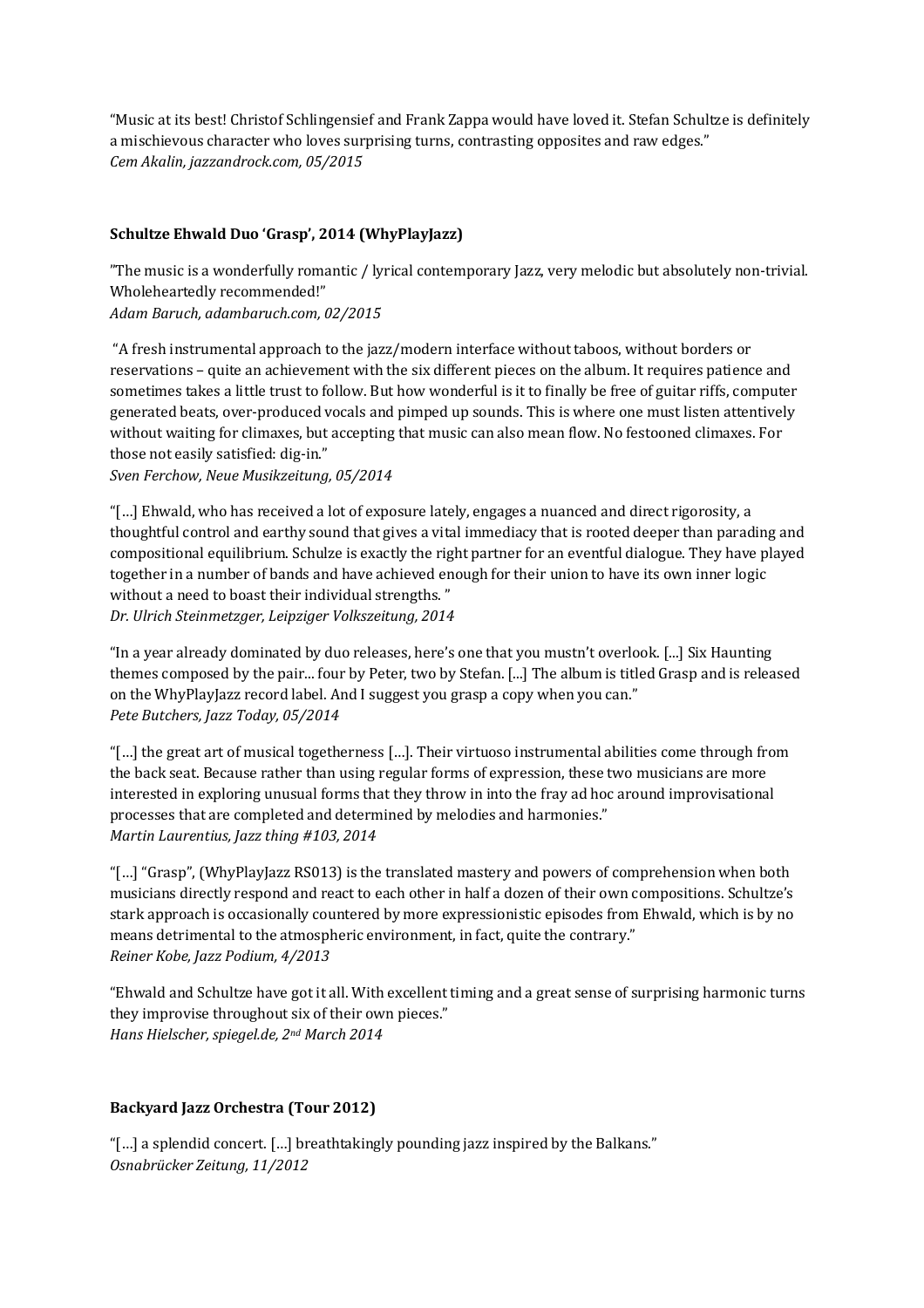"It got obvious how versatile Ehwald and Schultze handle large ensembles. [...] The suite-like compositions of Schultze, Ehwald and the Macedonian arranger Vladimir Nikolov struck with facets and contrasts. These showed an elegant balance between fine jazz harmony, impressionistic orchestra parts, rocky elements and balkanic influences." *Jazz Podium, 2012*

"An orchestra as a crossroad between Balkan music and jazz, and between established jazz musicians and newcomers. Artistic directors Stefan Schultze and Peter Ehwald brought together sixteen musicians from Berlin to Bucharest in order to build bridges with improvised music." *Jazz thing, 2012*

## **Stefan Schultze - Large Ensemble feat. Wu Wei**

"Schultze's compositions give impulse to new developments, cause tingling sensations, electrify with newfound freedom for the creative jazz musician, whose improvisational co-creation is fundamental. [...] Schultze creates atmospheric acoustic impressions reminiscent of some of the woodwind weaves in the forays into chamber music of Charles Mingus: dark, bass-heavy, ponderous.[...]" *Olaf Weiden, Kölnische Rundschau, 10/2011*

#### **Stefan Schultze - Large Ensemble 'Run', 2011 (Double Moon Records)**

"You won't find a more exquisitely balanced big band debut." *Jazz'n'More 08/2011*

"Conducting this superb 17-piece German orchestra is a new young writing talent. Stefan Schultze is an award- winning German pianist, composer and orchestrator and an alumnus of Köln's Hochschule für Musik and the Manhattan School of Music, where he studied with Jim McNeely. That must have influenced an already promising voice, which is evident (with hints of Gil Evans) throughout, notably in the subtly differentiated opening and closing thematic sections of his long, swinging Wonderland and the control of orchestral textures and drama of prize-winning compositions Green Falling and Reminiscence. But Schultze's most personal and adventurous scores are for the complex but lucid Karawhan, a slow-medium swinger, and the through-composed Monsterkind. Impeccably performed and recorded, this is a well crafted album by a richly imaginative writer. See doublemoon.de" *Ray Comiskey, The Irish Times, 29th July 2011*

"Solo strength is high on this beautifully scored big band album, produced and directed by the German pianist/composer Stefan Schultze. [...] It is Schultze's writing and the 17-piece band's ensemble work that really stand out. [...] Muted fanfares yield to impressionist vistas and rich harmonies to the occasional bombastic climax."

#### *Mike Hobart, Financial Times, 05/2011*

"Schultze creates sparkling spaces that are voluminously filled, and at times iridescent, but never taking leave of the basic beat and song structure. In this way 'Run' is a self-assured, lavish and carefully balanced big band debut."

*Ralf Dombrowski, Stereoplay 03/2011 (outstanding sound quality!)* 

"Run – Karawahn, which Schultze has already presented in Carnegie Hall, and Green Falling, for which he collected the ArtEZ Award in Enschede, Netherlands, aren't even the highpoints of an album that quite bythe-by shows that German jazz has long since won a significant platform on the international stage." *Rolf Thomas, Jazzthetik, 03/2011*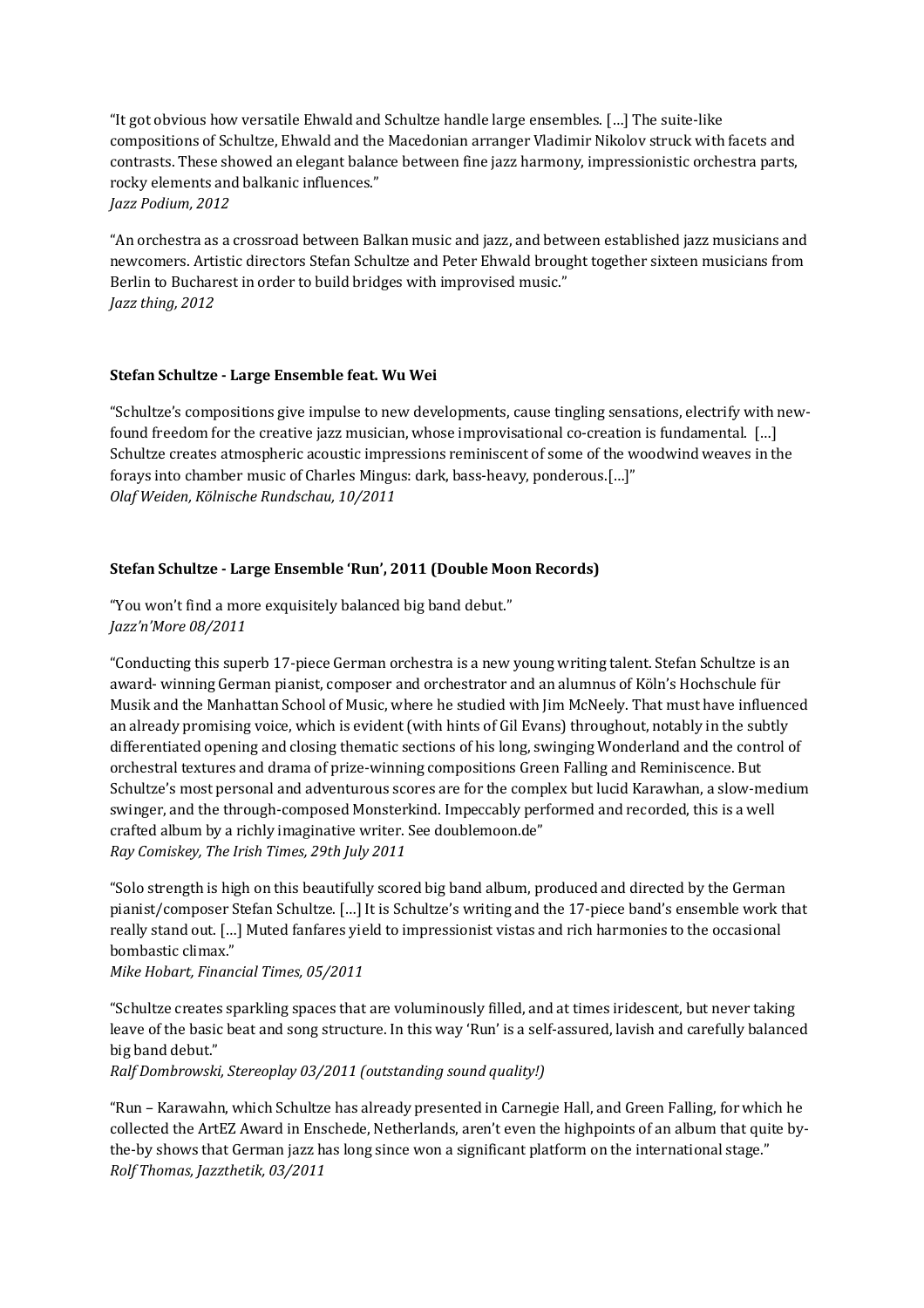"This music breathes, pulsates and maintains a constant awareness of the responsibility for the collective acoustic impression in every moment. Could music be more democratically represented than this?" *Tom Fuchs, Stereo, 03/2011*

"Opposites that polarise themselves and get swept along, styles that align, while remaining different. Sounds that sometimes overwhelm, but never become fanciful. [...] This is the way to make a big band sound a whole lot of fun."

*Sven Ferchow, Neue Musikzeitung, 02/2011*

"Schultze's influences come from progressive rock à la Frank Zappa, just as much as from classical jazz à la Bill Evans, but also from the modernists such as Toru Takemitsu, Béla Bartók, Anton Webern, Arvo Pärt, Steve Reich and György Kurtág. [...] Clearly, the man goes for quality and energy." *Ludwig Jurgeit, Jazz Podium, 02/2011*

"Even with the impressive size and power of the big band, Stefan Schultze by no means indulges in the intoxication of this powerful sound experience. In the recently released CD of his Large Ensemble, he changes tack between delicate woodwind-drenched passages, sound experiments a la new music, rock grooves and references to the jazz tradition."

*Anja Buchmann for JazzFacts / Deutschlandfunk, 11/02/2011*

"Innovative musicians love to compose for large ensembles and, not unusually, to lead a big band – after all, this is how unique sounds are discovered. Hence the existence of jazz groups such as the awardwinning Large Ensemble from Cologne." *Hans Hielscher, KulturSPIEGEL, spiegel.de, 01/2011*

**schultzing 'federleicht', 2011 (JazzHausMusik)**

"[...] the focus is on the pianist Stefan Schultze and the saxophonist and clarinettist Peter Ehwald; the pieces of the quartet draw their tension from the contrast between these two musicians. Against Schultze<sup>1</sup>s sometimes stringent economy comes the cheeky playfulness of the saxophonist, who makes use of any means at his disposal, from calling out in a shrill voice to plunking away on toy instruments." *Stefan Hentz, Die Zeit, 06/2011*

"Jazz with German lyrics! How brave, you think when you hear the first title. When Hanna Jursch, vocalist of the refreshingly different band schultzing, sings about tidying up and architecture (*My home*) one notices a slightly dadaistic touch and definitely a good dose of humour - a combination which does not always work out in jazz. But here, it does." *WAZ, 06/2011*

"federleicht (German for: as light as a feather). Only a true musical heavyweight can sound like that." *JazzHausMusik, 04/2011*

"schultzing are one of the most amazing bands of the German jazz scene. [...]" *cd aktuell, 04/2011*

"schultzing's improvised music is stylistically multifaceted and ranges from sweltering latin jazz (*Regenzeit*) to raucous jazz rock (*In Gent*), and from expressively urban modern jazz (federleicht) to a contemporary version of Duke Ellington's classic *Caravan*(schultzing have called it *Karawahn*), a recomposition by Stefan Schultze.[...]"

*Jazz thing, 04/2011*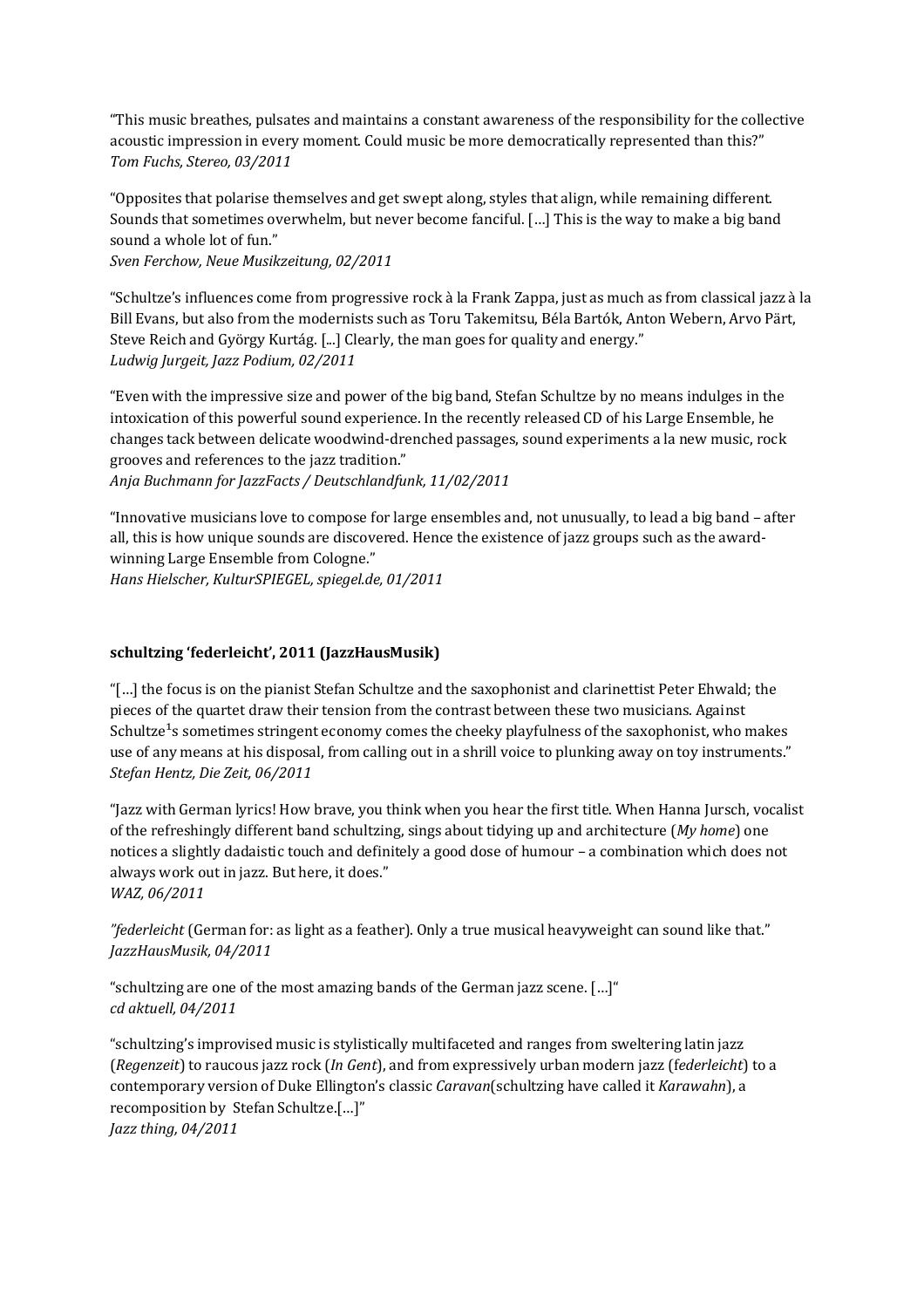#### Stefan Schultze - Large Ensemble ( Days of Macedonian Music, Macedonia, 2010)

"[...] quite different from the well-known mainstream sound that everyone would expect." *Dragan Stojkovski, Radio Macedonia, Skopje, 04/2010*

#### **Stefan Schultze – Large Ensemble (WDR Jazz Prize 2010)**

"One could call it generous or noble: Although they already have their own big band that has itself won several Grammys, the WDR awarded its Jazz Prize 2010 to another big band. This distinction is one that Stefan Schultze's Large Ensemble has definitely earned." *Hans Hielscher, Spiegel Online Kultur, 19th January 2011*

"Stefan Schultze consistently succeeds in blurring the boundaries between swing music from the U.S. and European avant garde. He nonchalantly blends melodious simplicity and harmonic complexity." *Bernd Hoffmann, Jazz Historian & Head of WDR Jazz radio station, 2010* 

"The WDR Big Band performed works of Stefan Schultze [...] whose pieces open up pleasant perspectives beyond the already wide field of big band composing – with much unconversant room for the soloist to improvise and accords like nice, fat clusters." *Olaf Weiden, Kölnische Rundschau, 2010*

"The WDR Big Band demonstrated impressively that 31-year-old composer Stefan Schultze really knows how to manage orchestral balance and harmonic complexity." *Martin Woltersdorf, Kölner Stadt-Anzeiger, 2010* 

#### schultzing , War das schon immer so?', 2009 (Granada Jazz)

"[...] schultzing ignore the laws of jazz. [...] The audience almost physically feels them breathing. [...] schultzing have adopted a clear and distinct position, to which the German musical scene must in turn position themselves."

*Frank X.A. Zipperer, Jazzthetik 06/2009*

"Jazz full of ideas  $-$  It still exists: jazz that can surprise us in any given moment." *Mannheimer Morgen, 06/2009*

"schultzing create something new and original. The nine pieces with ingeniously crafted lines, clever arrangements and fresh improvisations reveal something I miss with a lot of new releases: the courage to take risks."

*Jürgen Overkott, www.derwesten.de, 06/2009*

"schultzing are currently one of the most refreshing jazz quintets – performing surprising compositions far beyond the realms of cheap clichés." *Tobias Richtsteig, Jazz Podium, 05/2009*

"[...] schultzing experiments [...] without self-consciousness and fear, and without pampering to the audience, but by challenging them instead. Their pieces are chaotic and abstract, then counterintuitive and as light as a feather. Though the listener is not cow-towed to, when a little more time is given, the listener is all the more rewarded. [...]"

*melodie & rhythmus, 05/2009*